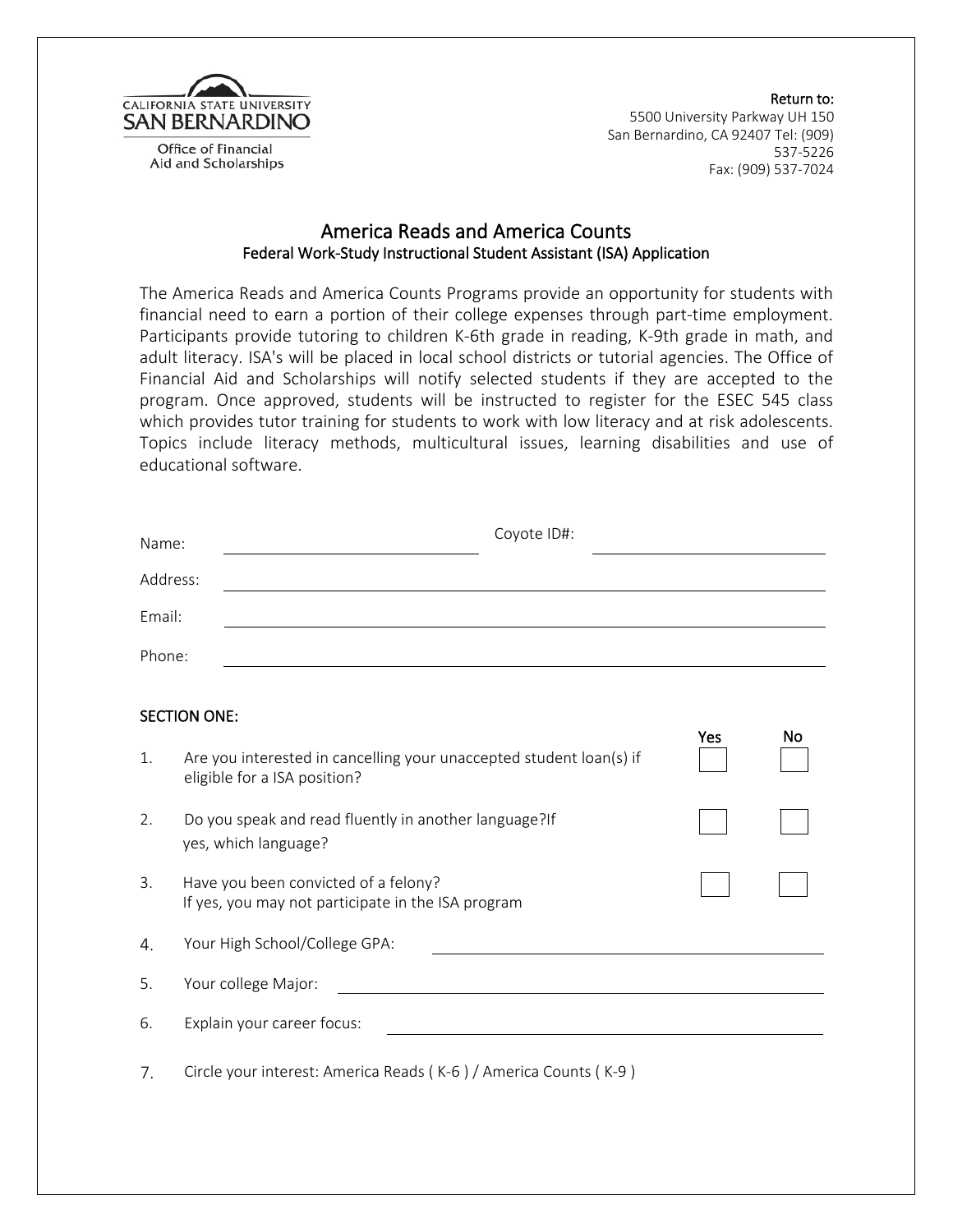8. List your experience's working with children, adolescents, and adults such as: Siblings, Church, Sports Programs, Community Groups and/or Agencies that you have interacted with:

9. Describe your skills/experiences working with people:

10. Explain why you would like to tutor children, adolescents, and adult literacy:

11. On a separate sheet of paper, please write on a 1-page essay on the following topic:

Considering that some people argue that human nature is essentially selfish and selfcentered, explain what you think inspires people to reach out to give aid or assistance or comfort of others? Describe what is it in the human spirit that makes a person want to help another, sometimes even at the risk of his or her own life?